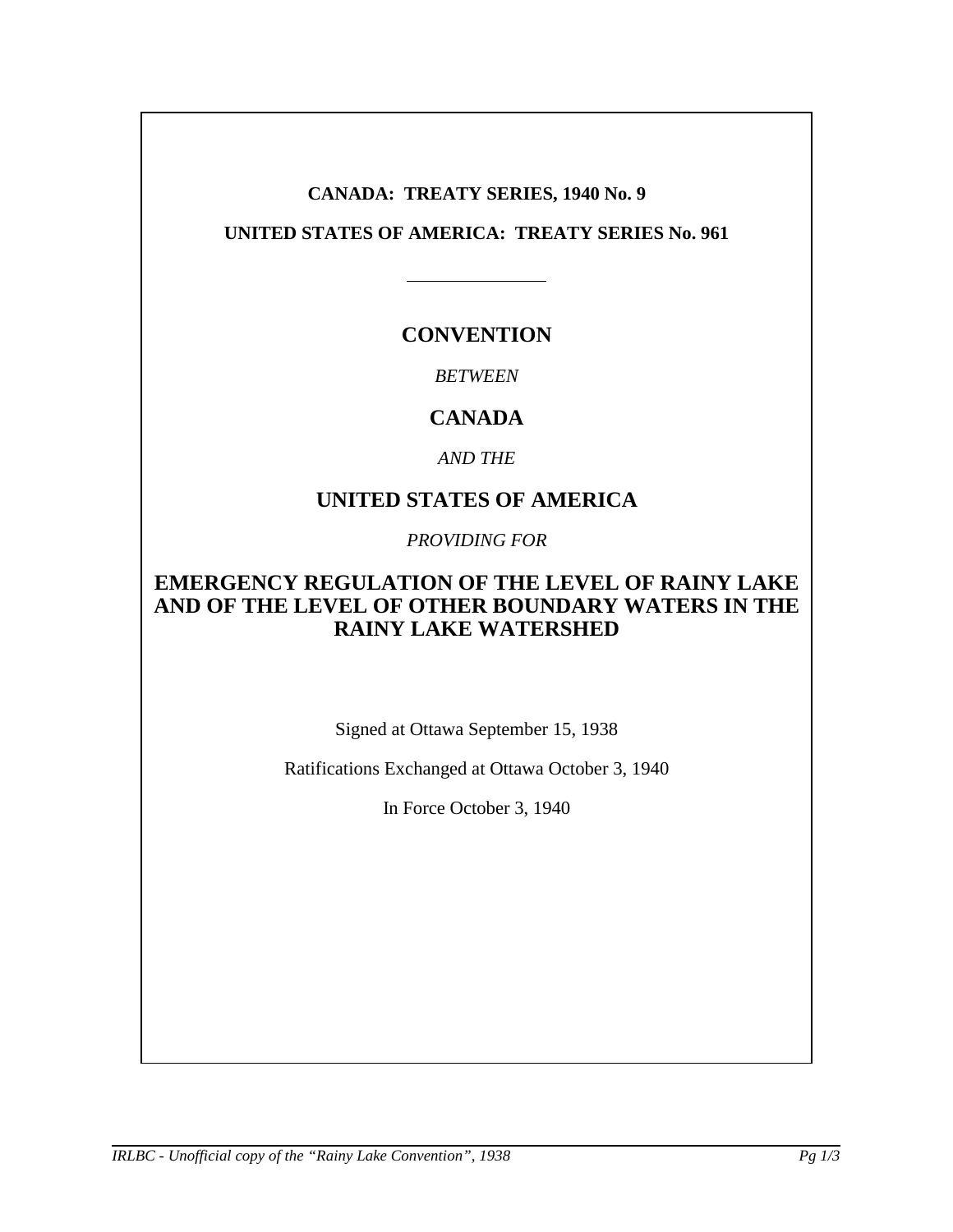#### **CONVENTION BETWEEN CANADA AND THE UNITED STATES OF AMERICA PROVIDING FOR EMERGENCY REGULATION OF THE LEVEL OF RAINY LAKE AND OF THE LEVEL OF OTHER BOUNDARY WATERS IN THE RAINY LAKE WATERSHED**

His Majesty the King of Great Britain, Ireland and the British dominions beyond the Seas, Emperor of India, in respect of Canada, and the United States of America,

Desirous of providing for emergency regulation of the level of Rainy Lake and of the level of other boundary waters in the Rainy Lake watershed, in such a way as to protect the interests of the inhabitants of Canada and the United States of America, and,

Accepting as a basis of agreement the following recommendations made by the International Joint Commission in its Final Report dated May 1, 1934, on the Reference concerning Rainy Lake and the boundary waters flowing into and from that lake, and particularly in answer to Question 2 of that Reference namely,

that it would he wise and in the public interest that the Commission be clothed with power to determine when unusual or extraordinary conditions exist throughout the watershed, whether by reason of high or low water, and that it be empowered to adopt such measures of control as to it may seem proper with respect to existing dams at Kettle Falls and International Falls, as well as any future dams or works, in the event of the Commission determining that such unusual or extraordinary conditions exist.

Have resolved to conclude a convention for that purpose and have accordingly named as their plenipotentiaries:

His Majesty the King of Great Britain, Ireland and the British dominions beyond the Seas, Emperor of India, for Canada:

The Right Honourable WILLIAM LYON MACKENZIE KING, Prime Minister, President of the Privy Council and Secretary of State for External Affairs;

The President of the United States of America:

JOHN FARR SIMMONS, Chargé d'Affaires ad interim of the United States of America at Ottawa;

Who, after having communicated to each other their full powers, found in good and due form, have agreed as follows:

### ARTICLE I

The International Joint Commission, established pursuant to the provisions of the treaty signed at Washington on the 11th day of January, 1909, relating to questions arising between Canada and the United States of America, is hereby clothed with power to determine when emergency conditions exist in the Rainy Lake watershed, whether by reason of high or low water, and the Commission is hereby empowered to adopt such measures of control as to it may seem proper with respect to existing dams at Kettle Falls and International Falls, as well as with respect to any